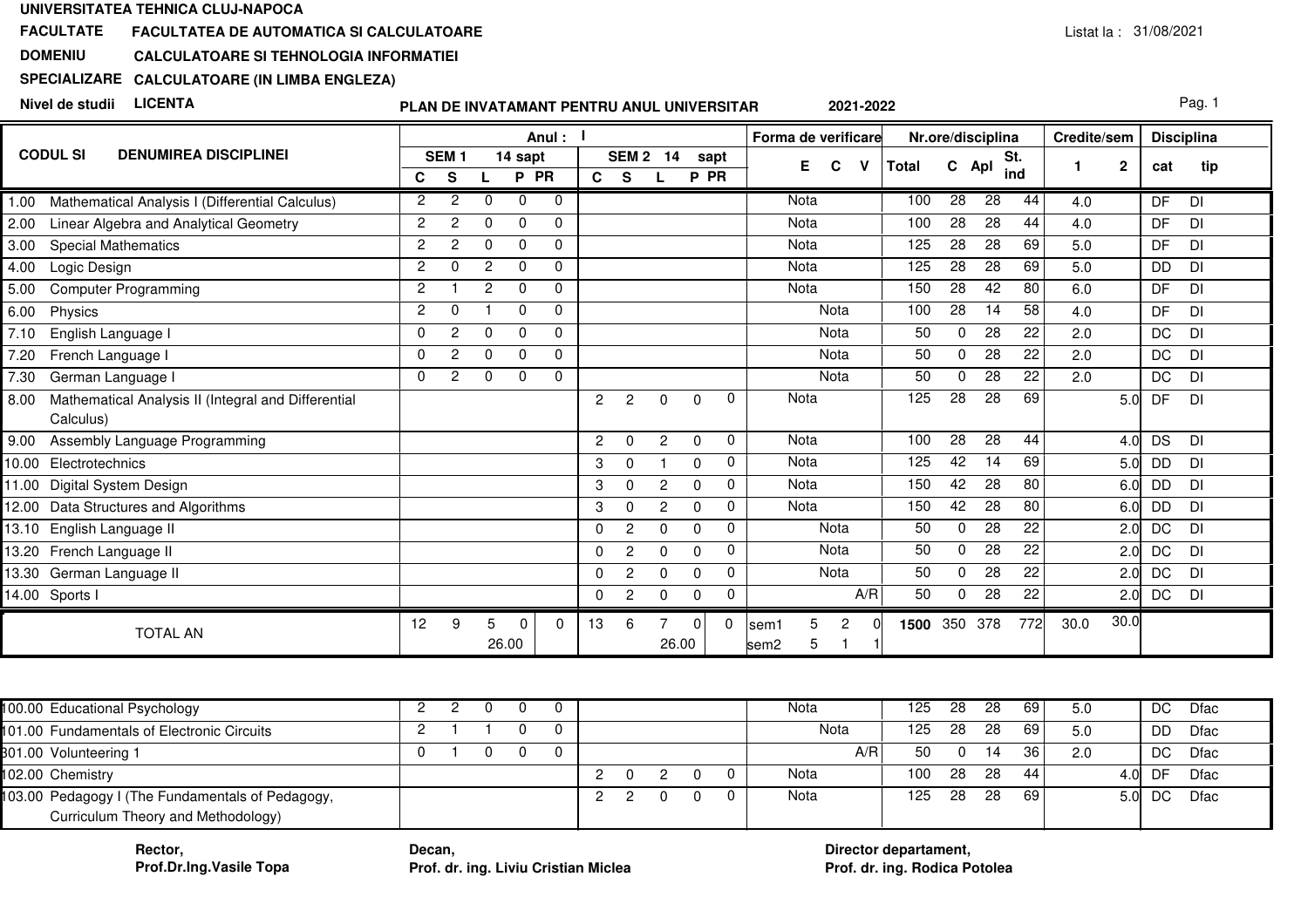|                       | UNIVERSITATEA TEHNICA CLUJ-NAPOCA               |                                            |      |    |   |   |   |             |   |                           |                |     |           |    |          |             |     |      |                        |    |        |  |
|-----------------------|-------------------------------------------------|--------------------------------------------|------|----|---|---|---|-------------|---|---------------------------|----------------|-----|-----------|----|----------|-------------|-----|------|------------------------|----|--------|--|
| <b>FACULTATE</b>      | <b>FACULTATEA DE AUTOMATICA SI CALCULATOARE</b> |                                            |      |    |   |   |   |             |   |                           |                |     |           |    |          |             |     |      | Listat la : 31/08/2021 |    |        |  |
| <b>DOMENIU</b>        | CALCULATOARE SI TEHNOLOGIA INFORMATIEI          |                                            |      |    |   |   |   |             |   |                           |                |     |           |    |          |             |     |      |                        |    |        |  |
|                       | SPECIALIZARE CALCULATOARE (IN LIMBA ENGLEZA)    |                                            |      |    |   |   |   |             |   |                           |                |     |           |    |          |             |     |      |                        |    |        |  |
| Nivel de studii       | <b>LICENTA</b>                                  | PLAN DE INVATAMANT PENTRU ANUL UNIVERSITAR |      |    |   |   |   |             |   |                           |                |     | 2021-2022 |    |          |             |     |      |                        |    | Pag. 2 |  |
| 302.00 Volunteering 2 |                                                 |                                            |      |    |   |   |   | 0           | 0 |                           |                |     | A/R       | 50 | $\Omega$ | 14          | 36  |      | 2.0 <sub>l</sub>       | DC | Dfac   |  |
|                       | <b>TOTAL AN</b>                                 |                                            | 9.00 | 0. | 4 | 3 | 2 | 0 I<br>9.00 |   | lsem1<br>sem <sub>2</sub> | $\overline{2}$ | - 0 |           |    |          | 575 112 140 | 323 | 12.0 | 11.0                   |    |        |  |
|                       |                                                 |                                            |      |    |   |   |   |             |   |                           |                |     |           |    |          |             |     |      |                        |    |        |  |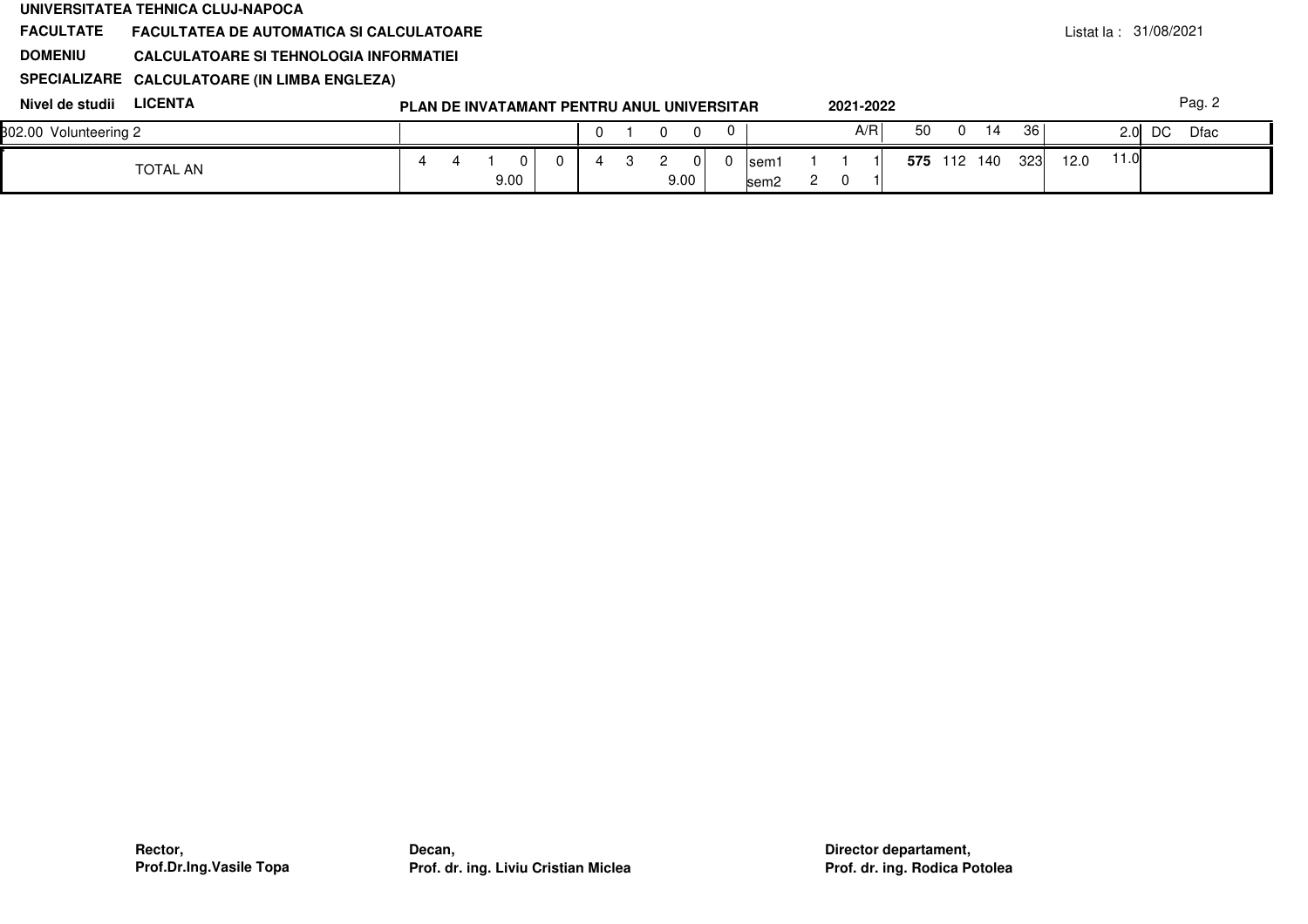### **FACULTATEFACULTATEA DE AUTOMATICA SI CALCULATOARE**

#### **DOMENIUCALCULATOARE SI TEHNOLOGIA INFORMATIEI**

# **SPECIALIZARECALCULATOARE (IN LIMBA ENGLEZA)**

**Nivel de studii LICENTA**

# **PLAN DE INVATAMANT PENTRU ANUL UNIVERSITAR**

Pag. 3

|                                                                |                |                  |               |          | Anul: II |                |                |                |              |              | Forma de verificare   |       |                 | Nr.ore/disciplina |     | Credite/sem |             | <b>Disciplina</b> |           |
|----------------------------------------------------------------|----------------|------------------|---------------|----------|----------|----------------|----------------|----------------|--------------|--------------|-----------------------|-------|-----------------|-------------------|-----|-------------|-------------|-------------------|-----------|
| <b>CODUL SI</b><br><b>DENUMIREA DISCIPLINEI</b>                |                | SEM <sub>1</sub> |               | 14 sapt  |          |                | <b>SEM 2</b>   | -14            | sapt         |              | E.<br>C<br>v          | Total | C Apl           | St.               |     |             | $\mathbf 2$ | cat               | tip       |
|                                                                | C              | S                |               | P PR     |          | C S            |                | L              | P PR         |              |                       |       |                 | ind               |     |             |             |                   |           |
| <b>Electronic Measurements and Sensors</b><br>15.00            | $\overline{2}$ | $\Omega$         | 2             | $\Omega$ | $\Omega$ |                |                |                |              |              | Nota                  | 100   | 28              | 28                | 44  | 4.0         |             | <b>DID</b>        | DI        |
| 16.00 Fundamental Algorithms                                   | 2              |                  | $\mathcal{P}$ | $\Omega$ | $\Omega$ |                |                |                |              |              | <b>Nota</b>           | 150   | 28              | 42                | 80  | 6.0         |             | <b>DID</b>        | DI        |
| 17.00 Analog and Digital Circuits                              | $\overline{2}$ | $\Omega$         | $\mathbf{2}$  | $\Omega$ | 0        |                |                |                |              |              | Nota                  | 100   | 28              | 28                | 44  | 4.0         |             | <b>DID</b>        | <b>DI</b> |
| Object - Oriented Programming<br>18.00                         | $\overline{2}$ |                  | 2             | $\Omega$ | $\Omega$ |                |                |                |              |              | <b>Nota</b>           | 125   | 28              | 28                | 69  | 5.0         |             | <b>DID</b>        | DI        |
| Databases<br>19.00                                             | $\overline{2}$ | $\Omega$         | 2             | $\Omega$ | $\Omega$ |                |                |                |              |              | <b>Nota</b>           | 100   | 28              | 28                | 44  | 4.0         |             | <b>DID</b>        | <b>DI</b> |
| Special Mathematics in Engineering<br>20.00                    | $\overline{2}$ | 2                | $\Omega$      | $\Omega$ | $\Omega$ |                |                |                |              |              | <b>Nota</b>           | 125   | 28              | 28                | 69  | 5.0         |             | <b>DF</b>         | <b>DI</b> |
| English Language I (Technical Documents Elaboration)<br>21.10  | $\overline{2}$ | $\Omega$         | $\Omega$      | $\Omega$ | 0        |                |                |                |              |              | Nota                  | 50    | 28              | $\Omega$          | 22  | 2.0         |             | DC                | DI        |
| 21.20 French Language I - Technical Documents Elaboration      | $\overline{2}$ | $\Omega$         | $\Omega$      | $\Omega$ | $\Omega$ |                |                |                |              |              | Nota                  | 50    | 28              | $\Omega$          | 22  | 2.0         |             | DC                | DI        |
| 21.30 German Language I - Technical Documents Elaboration      | $\overline{2}$ | $\Omega$         | $\Omega$      | $\Omega$ | $\Omega$ |                |                |                |              |              | Nota                  | 50    | 28              | 0                 | 22  | 2.0         |             | DC                | <b>DI</b> |
| 22.00 Systems Theory                                           |                |                  |               |          |          | $\overline{2}$ | $\Omega$       | $\overline{2}$ | $\mathbf 0$  | $\mathbf 0$  | <b>Nota</b>           | 100   | 28              | 28                | 44  |             | 4.0         | <b>DID</b>        | <b>DI</b> |
| 23.00<br><b>Computer Architecture</b>                          |                |                  |               |          |          | $\overline{2}$ | $\Omega$       | $\overline{2}$ | $\mathbf{0}$ | $\mathbf{0}$ | <b>Nota</b>           | 125   | 28              | 28                | 69  |             | 5.0         | <b>DID</b>        | <b>DI</b> |
| <b>Numerical Methods</b><br>24.00                              |                |                  |               |          |          | $\overline{2}$ | $\Omega$       | $\mathbf{2}$   | $\Omega$     | $\Omega$     | <b>Nota</b>           | 100   | 28              | 28                | 44  |             | 4.0         | DF                | DI        |
| <b>Fundamental Programming Techniques</b><br>25.00             |                |                  |               |          |          | $\overline{2}$ | $\Omega$       | $\overline{2}$ | $\Omega$     | $\Omega$     | <b>Nota</b>           | 100   | 28              | 28                | 44  |             | 4.0         | DF                | DI        |
| 26.00<br><b>Operating Systems</b>                              |                |                  |               |          |          | $\overline{2}$ | 0              | $\overline{2}$ | $\Omega$     | $\Omega$     | Nota                  | 125   | 28              | 28                | 69  |             | 5.0         | <b>DID</b>        | <b>DI</b> |
| <b>Computer-Aided Graphics</b><br>27.00                        |                |                  |               |          |          | $\overline{2}$ | $\Omega$       | $\overline{2}$ | $\Omega$     | $\Omega$     | <b>Nota</b>           | 100   | 28              | $\overline{28}$   | 44  |             | 4.0         | DF                | DI        |
| English Language II (Technical Documents Elaboration)<br>28.10 |                |                  |               |          |          | $\overline{2}$ | $\Omega$       | $\Omega$       | $\mathbf{0}$ | $\Omega$     | Nota                  | 50    | 28              | $\mathbf 0$       | 22  |             | 2.0         | <b>DC</b>         | DI        |
| French Language I - Technical Documents Elaboration<br>28.20   |                |                  |               |          |          | $\overline{2}$ | $\Omega$       | $\Omega$       | $\mathbf{0}$ | $\Omega$     | Nota                  | 50    | 28              | $\Omega$          | 22  |             | 2.0         | <b>DC</b>         | DI        |
| German Language II - Technical Documents<br>28.30              |                |                  |               |          |          | $\overline{2}$ | $\Omega$       | $\Omega$       | $\mathbf{0}$ | $\Omega$     | Nota                  | 50    | $\overline{28}$ | $\Omega$          | 22  |             | 2.0         | DC                | DI        |
| Elaboration                                                    |                |                  |               |          |          |                |                |                |              |              |                       |       |                 |                   |     |             |             |                   |           |
| 29.00 Sports II                                                |                |                  |               |          |          | $\mathbf 0$    | $\overline{2}$ | $\mathbf 0$    | $\mathbf 0$  | 0            | A/R                   | 50    | 0               | 28                | 22  |             | 2.0         | DC                | DI        |
|                                                                | 14             | 3                | 10            | $\Omega$ | 0        | 14             | 2              | 12             | 0            | 0            | 6<br>lsem1            | 1500  | 392 378         |                   | 730 | 30.0        | 30.0        |                   |           |
| <b>TOTAL AN</b>                                                |                |                  |               | 27.00    |          |                |                | 28.00          |              |              | 6<br>sem <sub>2</sub> |       |                 |                   |     |             |             |                   |           |

| 104.00 Basics of Quantum Information                                                          |  |  |  |  |  | Nota | 75  | 28  | 14  | 33   | 3.0  | DC  | Dfac |
|-----------------------------------------------------------------------------------------------|--|--|--|--|--|------|-----|-----|-----|------|------|-----|------|
| 105.00 Pedagogy II (Instruction Theory and Methodology,<br>Assessment Theory and Methodology) |  |  |  |  |  | Nota | 125 | 28  | 28  | 69 I | 5.0  | DC  | Dfac |
| 106.00 Mechanics                                                                              |  |  |  |  |  | Nota | 100 | -28 | -28 | 44   | 4.0I | DF  | Dfac |
| 107.00 Didactics of Specialisation                                                            |  |  |  |  |  | Nota | 125 | 28  | 28  | 69   | 5.OI | DS. | Dfac |

**Rector,Prof.Dr.Ing.Vasile Topa**

 **Decan, Prof. dr. ing. Liviu Cristian Miclea Prof. dr. ing. Rodica Potolea**

**Director departament,**Prof. dr. ing. Rodica Potolea

**2021-2022**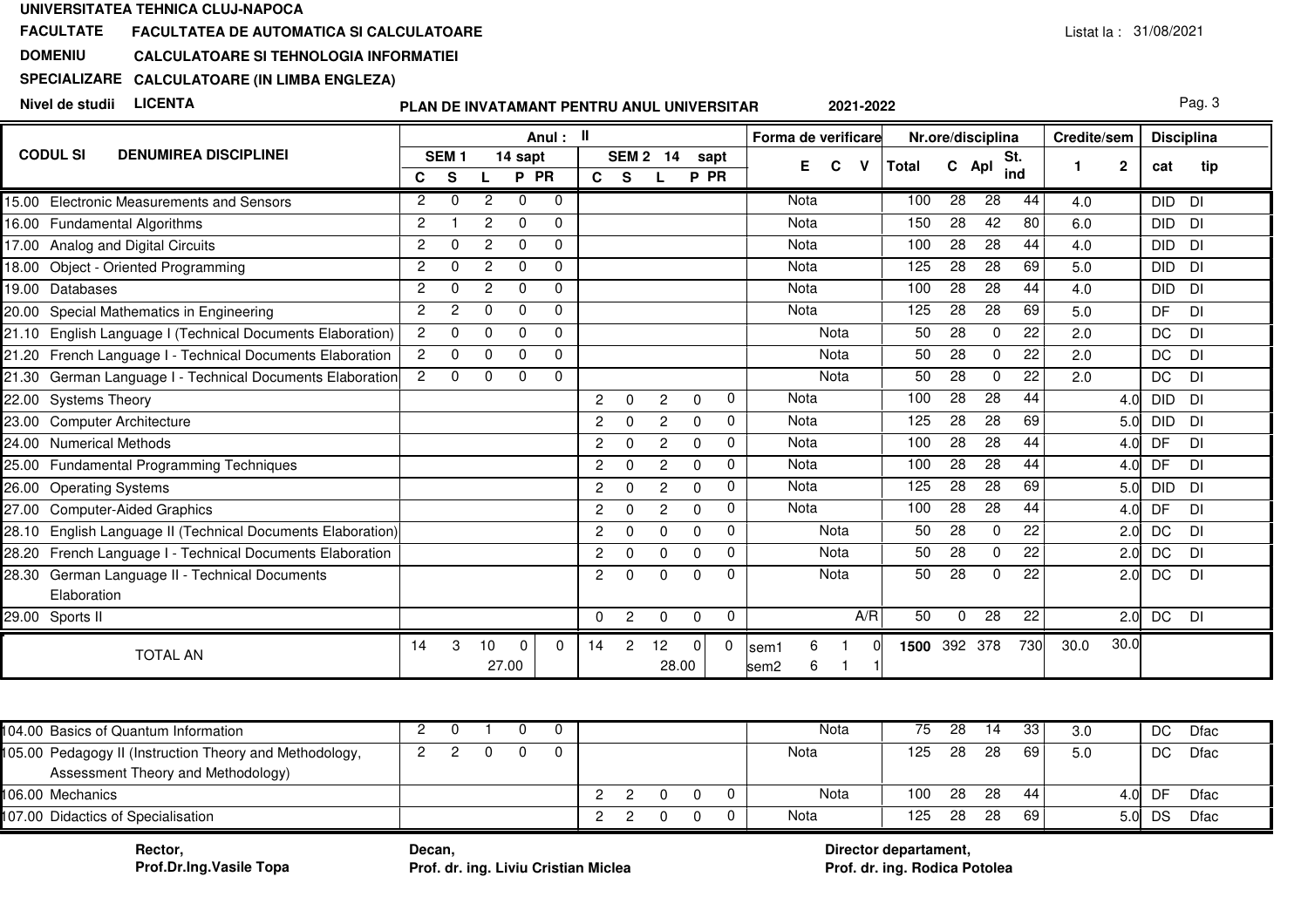|                  | UNIVERSITATEA TEHNICA CLUJ-NAPOCA               |  |      |   |                                            |   |      |       |           |  |         |     |            |     |       |                          |
|------------------|-------------------------------------------------|--|------|---|--------------------------------------------|---|------|-------|-----------|--|---------|-----|------------|-----|-------|--------------------------|
| <b>FACULTATE</b> | <b>FACULTATEA DE AUTOMATICA SI CALCULATOARE</b> |  |      |   |                                            |   |      |       |           |  |         |     |            |     |       | Listat la : $31/08/2021$ |
| <b>DOMENIU</b>   | CALCULATOARE SI TEHNOLOGIA INFORMATIEI          |  |      |   |                                            |   |      |       |           |  |         |     |            |     |       |                          |
|                  | SPECIALIZARE CALCULATOARE (IN LIMBA ENGLEZA)    |  |      |   |                                            |   |      |       |           |  |         |     |            |     |       |                          |
| Nivel de studii  | <b>LICENTA</b>                                  |  |      |   | PLAN DE INVATAMANT PENTRU ANUL UNIVERSITAR |   |      |       | 2021-2022 |  |         |     |            |     |       | Pag. 4                   |
|                  | <b>TOTAL AN</b>                                 |  |      | 0 |                                            | 4 | 01   | Isem1 |           |  | 425 112 | -98 | <b>215</b> | 8.0 | -9.01 |                          |
|                  |                                                 |  | 7.00 |   |                                            |   | 8.00 | lsem2 |           |  |         |     |            |     |       |                          |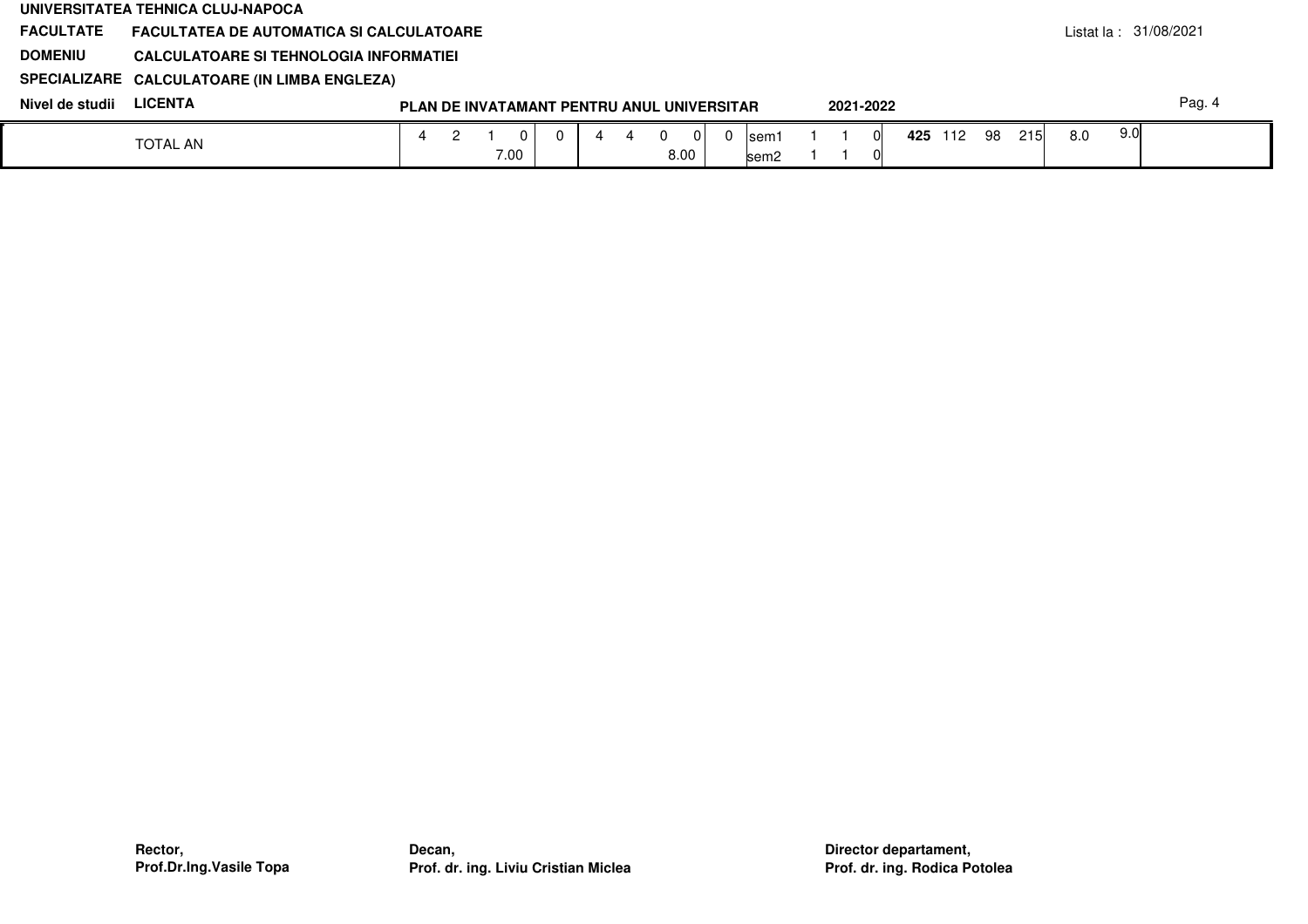### **FACULTATEFACULTATEA DE AUTOMATICA SI CALCULATOARE**

#### **DOMENIUCALCULATOARE SI TEHNOLOGIA INFORMATIEI**

# **SPECIALIZARECALCULATOARE (IN LIMBA ENGLEZA)**

**Nivel de studii LICENTA**

# **PLAN DE INVATAMANT PENTRU ANUL UNIVERSITAR**

Pag. 5

|                                                         |               |                  |             |          | Anul:    | - III                |                  |                |          |           | Forma de verificare                 |        |       |     | Nr.ore/disciplina |     | Credite/sem |              |            | <b>Disciplina</b> |
|---------------------------------------------------------|---------------|------------------|-------------|----------|----------|----------------------|------------------|----------------|----------|-----------|-------------------------------------|--------|-------|-----|-------------------|-----|-------------|--------------|------------|-------------------|
| <b>CODUL SI</b><br><b>DENUMIREA DISCIPLINEI</b>         |               | SEM <sub>1</sub> |             | 14 sapt  |          |                      | SEM <sub>2</sub> | 14             |          | sapt      | E.                                  | C<br>v | Total |     | St.<br>C Apl      |     |             | $\mathbf{2}$ | cat        | tip               |
|                                                         | С             | s                |             | P PR     |          | C.                   | <b>S</b>         |                | P        | <b>PR</b> |                                     |        |       |     |                   | ind |             |              |            |                   |
| Design with Microprocessors<br>30.00                    | 2             |                  |             |          | $\Omega$ |                      |                  |                |          |           | Nota                                |        | 125   | 28  | 28                | 69  | 5.0         |              | <b>DID</b> | <b>DOB</b>        |
| <b>Structure of Computer Systems</b><br>31.00           | 2             |                  | 2           |          | 0        |                      |                  |                |          |           | Nota                                |        | 125   | 28  | 42                | 55  | 5.0         |              | <b>DID</b> | <b>DOB</b>        |
| 32.00<br><b>Functional Programming</b>                  | $\mathcal{P}$ | ∩                | 2           | $\Omega$ | $\Omega$ |                      |                  |                |          |           | Nota                                |        | 100   | 28  | 28                | 44  | 4.0         |              | DID        | <b>DOB</b>        |
| 33.00<br>Software Engineering                           | 2             |                  |             |          | $\Omega$ |                      |                  |                |          |           | Nota                                |        | 125   | 28  | 28                | 69  | 5.0         |              | DID        | <b>DOB</b>        |
| 34.00<br>Artificial Intelligence                        | 2             |                  | 2           | 0        | 0        |                      |                  |                |          |           | Nota                                |        | 125   | 28  | 28                | 69  | 5.0         |              | <b>DID</b> | <b>DOB</b>        |
| 35.00<br>Economic Law                                   | 2             |                  | ∩           | $\Omega$ | $\Omega$ |                      |                  |                |          |           |                                     | Nota   | 50    | 28  | 0                 | 22  | 2.0         |              | DC         | <b>DOB</b>        |
| <b>Graphic Processing</b><br>36.00                      | 2             |                  | 2           | $\Omega$ | $\Omega$ |                      |                  |                |          |           | Nota                                |        | 100   | 28  | 28                | 44  | 4.0         |              | <b>DID</b> | <b>DOB</b>        |
| 37.00<br>Logic Programming                              |               |                  |             |          |          | $\overline{2}$       |                  | $\mathcal{P}$  | $\Omega$ | $\Omega$  | Nota                                |        | 100   | 28  | 42                | 30  |             | 4.0          | DID        | <b>DOB</b>        |
| Formal Languages and Translators<br>38.00               |               |                  |             |          |          | $\overline{2}$       | $\Omega$         | 2              | 0        | 0         | Nota                                |        | 75    | 28  | 28                | 19  |             | 3.0          | DID        | <b>DOB</b>        |
| 39.00<br><b>Computer Networks</b>                       |               |                  |             |          |          | $\mathbf{2}^{\circ}$ | $\Omega$         | 2              | $\Omega$ | $\Omega$  | Nota                                |        | 75    | 28  | 28                | 19  |             | 3.0          | <b>DID</b> | <b>DOB</b>        |
| 40.00<br>Image Processing                               |               |                  |             |          |          | $\mathbf{2}^{\circ}$ | $\Omega$         | $\mathbf{2}$   |          | O         | Nota                                |        | 100   | 28  | 42                | 30  |             | 4.0          | <b>DID</b> | <b>DOB</b>        |
| 41.00<br>Software design                                |               |                  |             |          |          | $\overline{2}$       | 0                | 2              |          |           | Nota                                |        | 100   | 28  | 42                | 30  |             | 4.0          | DS         | <b>DOB</b>        |
| 42.00<br>Intelligent Systems                            |               |                  |             |          |          | $\overline{2}$       | $\Omega$         | $\overline{2}$ | $\Omega$ |           | Nota                                |        | 100   | 28  | 28                | 44  |             | 4.0          | DS         | <b>DOB</b>        |
| Practical Work in the Domain of Study (6 sapt)<br>43.00 |               |                  |             |          |          | 0                    | $\Omega$         | $\Omega$       | $\Omega$ | 15        |                                     | A/R    | 100   | 0   | 90                | 10  |             | 4.0          | <b>DID</b> | <b>DOB</b>        |
| 44.00 Practical Work in the Specialization (6 sapt)     |               |                  |             |          |          | $\mathbf{0}$         | $\Omega$         | O              |          | 15        |                                     | A/R    | 100   | 0   | 90                | 10  |             | 4.0          | <b>DS</b>  | <b>DOB</b>        |
| <b>TOTAL AN</b>                                         | 14            | $\Omega$         | 10<br>27.00 | 3        | $\Omega$ | 12                   |                  | 12<br>27.00    | 2        | 30        | 6<br>lsem1<br>6<br>sem <sub>2</sub> | 0<br>2 | 1500  | 364 | 572               | 564 | 30.0        | 30.0         |            |                   |

| 107.00 Robot Control Systems          |  |  |   |              |   |  | Nota | 125 | 28 | 42  | 55              | 5.0              | DS.       | <b>FAC</b> |
|---------------------------------------|--|--|---|--------------|---|--|------|-----|----|-----|-----------------|------------------|-----------|------------|
| 108.00 Computer Assisted Training     |  |  |   |              |   |  | Nota | 50  | 14 | 14  | 22 <sub>1</sub> | 2.0              | DC        | <b>FAC</b> |
| 109.00 Teaching Practice I            |  |  |   |              |   |  | Nota | 75  |    | 42  | 33              | 3.0              | DC.       | <b>FAC</b> |
| 110.00 Signals and Systems            |  |  | 2 | $\Omega$     | 2 |  | Nota | 100 | 28 | 28  | 44              | 4.0I             | <b>DS</b> | <b>FAC</b> |
| 111.00 Real-time Systems              |  |  |   | <sup>0</sup> | 2 |  | Nota | 100 | 28 | 28  | 44              | 4.0 <sup>1</sup> | DS.       | <b>FAC</b> |
| 112.00 Classroom Management           |  |  |   |              |   |  | Nota | 75  | 14 | 14  | 47              | 3.0 <sub>l</sub> | DC        | <b>FAC</b> |
| 113.00 Teaching Practice II (12 sapt) |  |  |   |              |   |  | Nota | 50  |    | -36 | 14              | 2.0 <sup>1</sup> | DC.       | <b>FAC</b> |

**2021-2022**

Listat la : 31/08/2021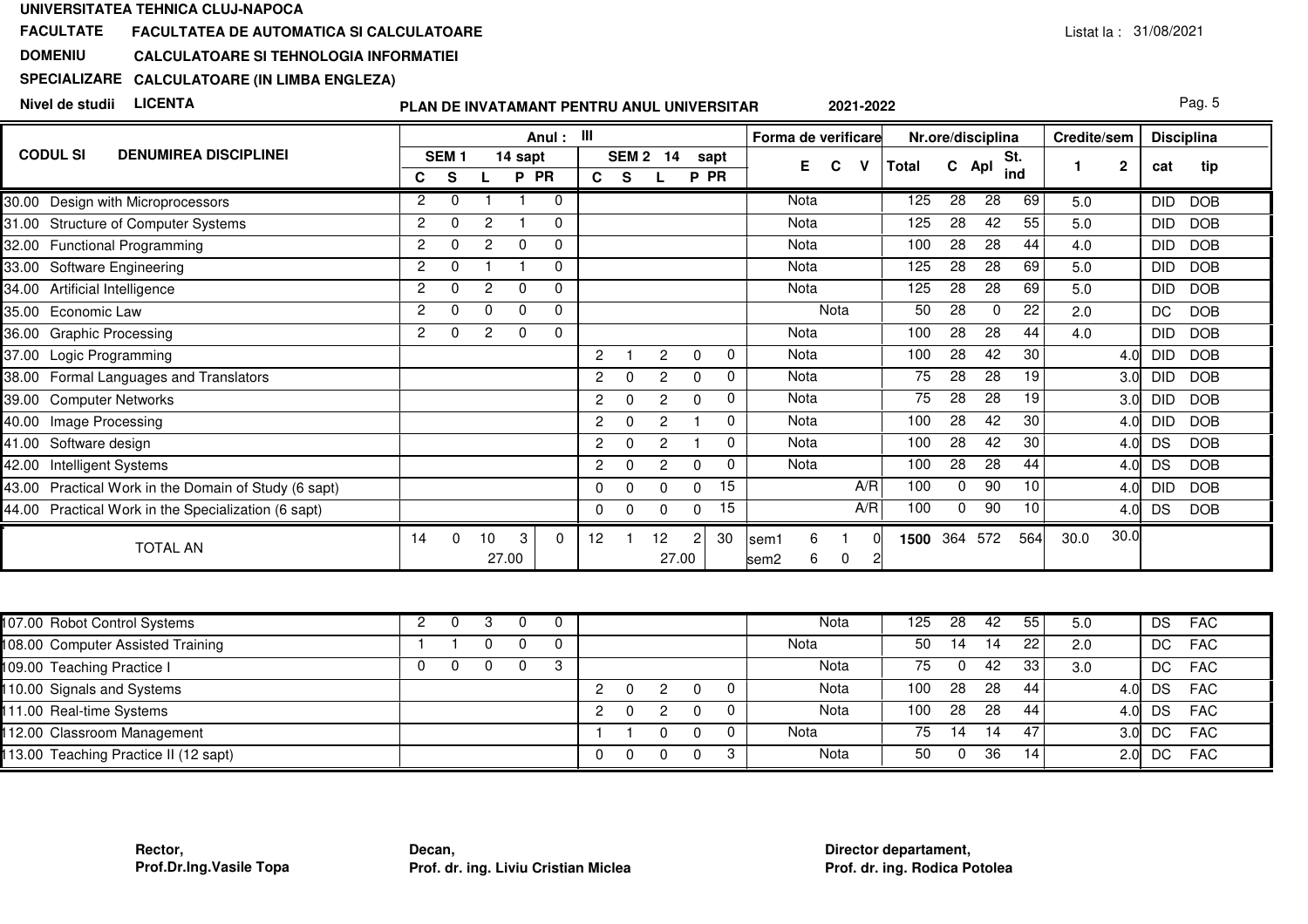|                  | UNIVERSITATEA TEHNICA CLUJ-NAPOCA               |    |      |                                            |  |       |          |       |           |  |             |            |      |      |                        |
|------------------|-------------------------------------------------|----|------|--------------------------------------------|--|-------|----------|-------|-----------|--|-------------|------------|------|------|------------------------|
| <b>FACULTATE</b> | <b>FACULTATEA DE AUTOMATICA SI CALCULATOARE</b> |    |      |                                            |  |       |          |       |           |  |             |            |      |      | listat la : 31/08/2021 |
| <b>DOMENIU</b>   | CALCULATOARE SI TEHNOLOGIA INFORMATIEI          |    |      |                                            |  |       |          |       |           |  |             |            |      |      |                        |
|                  | SPECIALIZARE CALCULATOARE (IN LIMBA ENGLEZA)    |    |      |                                            |  |       |          |       |           |  |             |            |      |      |                        |
| Nivel de studii  | <b>LICENTA</b>                                  |    |      | PLAN DE INVATAMANT PENTRU ANUL UNIVERSITAR |  |       |          |       | 2021-2022 |  |             |            |      |      | Pag. 6                 |
|                  | <b>TOTAL AN</b>                                 | -3 |      |                                            |  |       | $\Omega$ | lsem1 |           |  | 575 112 204 | <b>259</b> | 10.0 | 13.0 |                        |
|                  |                                                 |    | 7.00 |                                            |  | 10.00 |          | lsem2 | ົ         |  |             |            |      |      |                        |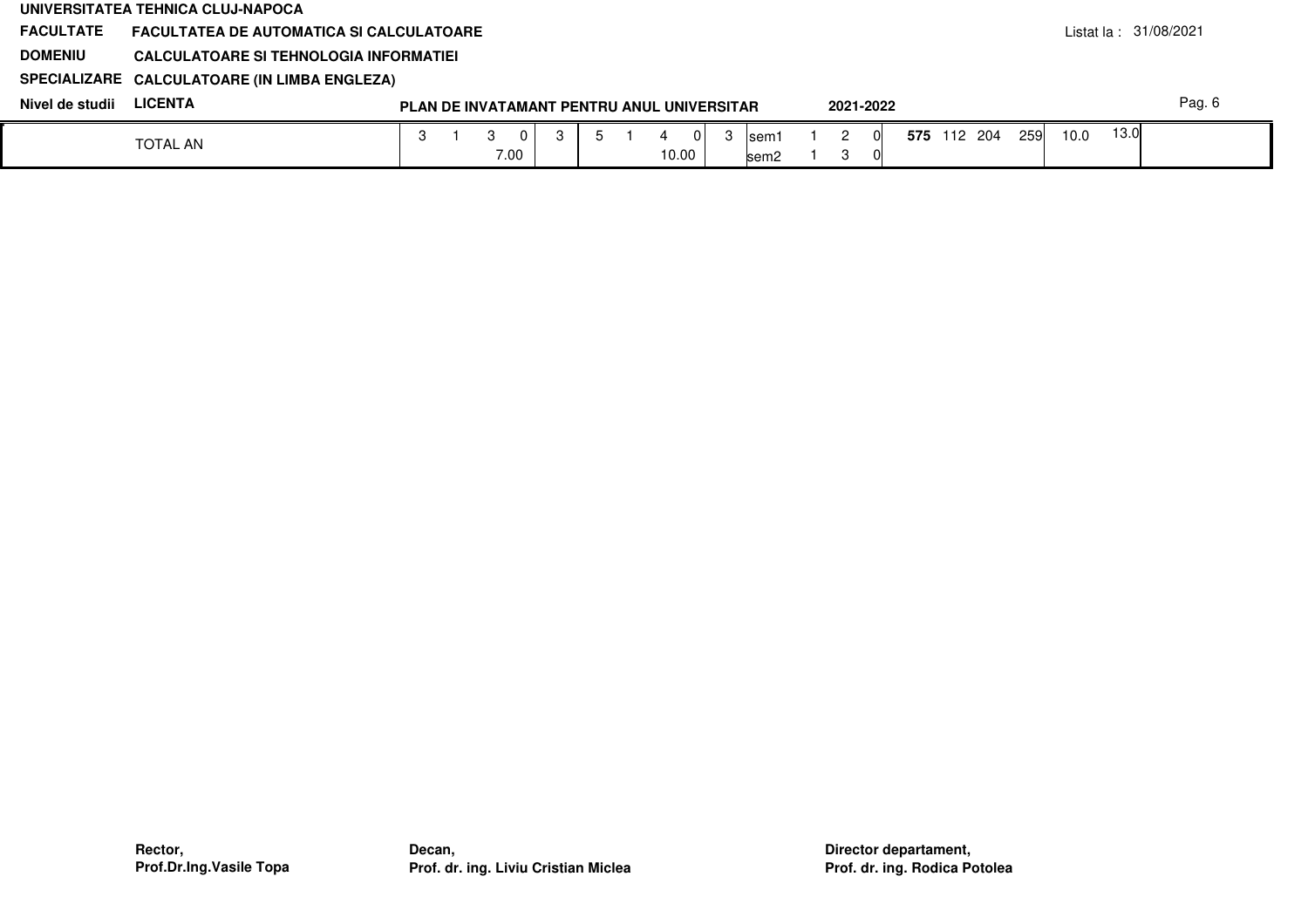**FACULTATEFACULTATEA DE AUTOMATICA SI CALCULATOARE**

**DOMENIUCALCULATOARE SI TEHNOLOGIA INFORMATIEI**

**SPECIALIZARECALCULATOARE (IN LIMBA ENGLEZA)**

**Nivel de studii LICENTA**

**PLAN DE INVATAMANT PENTRU ANUL UNIVERSITAR**

Pag. 7

|                                                                                  |                |                       |                |                 | Anul: IV     |                      |              |                |              |             | Forma de verificare                                             |          |                 | Nr.ore/disciplina |                 | Credite/sem   |              | <b>Disciplina</b> |            |
|----------------------------------------------------------------------------------|----------------|-----------------------|----------------|-----------------|--------------|----------------------|--------------|----------------|--------------|-------------|-----------------------------------------------------------------|----------|-----------------|-------------------|-----------------|---------------|--------------|-------------------|------------|
| <b>CODUL SI</b><br><b>DENUMIREA DISCIPLINEI</b>                                  | C              | SEM <sub>1</sub><br>S |                | 14 sapt<br>P PR |              | c <sub>s</sub>       | <b>SEM 2</b> | 14             | sapt<br>P PR |             | Е<br>C<br><b>V</b>                                              | Total    | C Apl           | St.               | ind             | 1             | $\mathbf{2}$ | cat               | tip        |
| 45.00 Distributed Systems                                                        | $\overline{2}$ | $\Omega$              | $\overline{2}$ |                 | $\mathbf 0$  |                      |              |                |              |             | <b>Nota</b>                                                     | 150      | $\overline{28}$ | 42                | 80              | 6.0           |              | DS                | <b>DOB</b> |
| 46.10 Database Design                                                            | $\overline{2}$ | $\Omega$              | 2              | $\Omega$        | $\Omega$     |                      |              |                |              |             | Nota                                                            | 125      | $\overline{28}$ | $\overline{28}$   | 69              | 5.0           |              | <b>DS</b>         | <b>DOP</b> |
| 46.20 Computer Network Design                                                    | $\overline{2}$ | $\Omega$              | 2              | $\Omega$        | $\mathbf{0}$ |                      |              |                |              |             | Nota                                                            | 125      | 28              | 28                | 69              | 5.0           |              | <b>DS</b>         | <b>DOP</b> |
| 47.10 Operating Systems Design                                                   | $\overline{2}$ | $\Omega$              | $\overline{2}$ | $\overline{1}$  | $\mathbf{0}$ |                      |              |                |              |             | Nota                                                            | 150      | $\overline{28}$ | 42                | 80              | 6.0           |              | DS                | <b>DOP</b> |
| 47.20 User Interface Design                                                      | $\overline{2}$ | $\Omega$              | $\overline{2}$ |                 | $\Omega$     |                      |              |                |              |             | Nota                                                            | 150      | 28              | 42                | 80              | 6.0           |              | DS                | <b>DOP</b> |
| 48.10 Pattern Recognition Systems                                                | $\overline{2}$ | $\Omega$              | 2              |                 | $\Omega$     |                      |              |                |              |             | <b>Nota</b>                                                     | 150      | 28              | 42                | 80              | 6.0           |              | <b>DS</b>         | <b>DOP</b> |
| 48.20 Translators Design                                                         | $\overline{2}$ | $\Omega$              | $\overline{c}$ |                 | $\Omega$     |                      |              |                |              |             | Nota                                                            | 150      | $\overline{28}$ | 42                | 80              | 6.0           |              | DS                | <b>DOP</b> |
| 49.10 Marketing                                                                  | $\overline{2}$ | $\Omega$              | $\Omega$       | $\Omega$        | $\mathbf{0}$ |                      |              |                |              |             | Nota                                                            | 50       | $\overline{28}$ | $\mathbf 0$       | $\overline{22}$ | 2.0           |              | DC                | <b>DOP</b> |
| Personal and Professional Development, Ethics and<br>49.20<br>Academic Integrity | $\overline{2}$ | $\Omega$              | $\Omega$       | $\Omega$        | $\mathbf{0}$ |                      |              |                |              |             | Nota                                                            | 50       | 28              | $\mathbf 0$       | 22              | 2.0           |              | DC                | <b>DOP</b> |
| 50.00 Project Management                                                         | 3              | $\Omega$              | $\Omega$       | $\Omega$        | $\Omega$     |                      |              |                |              |             | Nota                                                            | 75       | 42              | $\Omega$          | 33              | 3.0           |              | <b>DS</b>         | <b>DOB</b> |
| 51.00 Management and Communication                                               | 2              | 0                     | $\mathbf 0$    | $\mathbf 0$     | $\mathbf 0$  |                      |              |                |              |             | Nota                                                            | 50       | 28              | $\mathbf 0$       | 22              | 2.0           |              | DC                | <b>DOB</b> |
| 52.00 Project Preparing Methodology                                              |                |                       |                |                 |              | $\overline{2}$       | $\Omega$     | $\Omega$       | $\mathbf 0$  | 0           | Nota                                                            | 100      | $\overline{28}$ | $\mathbf 0$       | $\overline{72}$ |               | 4.0          | DS                | <b>DOB</b> |
| 53.00 Information Systems                                                        |                |                       |                |                 |              | $\overline{2}$       | $\mathbf 0$  | $\mathbf{2}$   | $\mathbf 0$  | 0           | Nota                                                            | 125      | 28              | 28                | 69              |               | 5.0          | <b>DS</b>         | <b>DOB</b> |
| 54.10 Knowledge-based Systems                                                    |                |                       |                |                 |              | $\overline{2}$       |              | 2              | $\mathbf{0}$ | $\mathbf 0$ | Nota                                                            | 150      | $\overline{28}$ | 42                | 80              |               | 6.0          | DS                | <b>DOP</b> |
| 54.20 Parallel Programming                                                       |                |                       |                |                 |              | $\overline{2}$       |              | $\mathbf{2}$   | $\mathbf 0$  | $\mathbf 0$ | Nota                                                            | 150      | 28              | 42                | 80              |               | 6.0          | DS                | <b>DOP</b> |
| 55.10 Input-Output Systems and Peripheral Devices                                |                |                       |                |                 |              | $\overline{2}$       | $\Omega$     | $\overline{2}$ | $\mathbf 0$  | 0           | <b>Nota</b>                                                     | 125      | 28              | $\overline{28}$   | 69              |               | 5.0          | <b>DS</b>         | <b>DOP</b> |
| 55.20 Parallel and Distributed Computing                                         |                |                       |                |                 |              | $\mathbf{2}^{\circ}$ | $\Omega$     | $\overline{2}$ | $\Omega$     | $\mathbf 0$ | Nota                                                            | 125      | 28              | 28                | 69              |               | 5.0          | <b>DS</b>         | <b>DOP</b> |
| <b>Communication Protocols and Networks Project</b><br>56.00                     |                |                       |                |                 |              | $\mathbf 0$          | $\Omega$     | $\Omega$       | 2            | $\mathbf 0$ | <b>Nota</b>                                                     | 50       | 0               | $\overline{28}$   | $\overline{22}$ |               | 2.0          | <b>DS</b>         | <b>DOB</b> |
| 57.00<br><b>Graduation Project</b>                                               |                |                       |                |                 |              | $\Omega$             | $\Omega$     | $\Omega$       | 4            | $\mathbf 0$ | A/R                                                             | 100      | 0               | 56                | 44              |               | 4.0          | <b>DS</b>         | <b>DOB</b> |
| 58.00 Practical Placement for Diploma Thesis                                     |                |                       |                |                 |              | $\Omega$             | $\Omega$     | $\Omega$       | $\Omega$     | 5           | A/R                                                             | 100      | 0               | 70                | 30              |               | 4.0          | <b>DS</b>         | <b>DOB</b> |
| 59.00<br><b>Graduation Project Defense</b>                                       |                |                       |                |                 |              | 0                    | $\mathbf 0$  | $\mathbf 0$    | $\mathbf 0$  | 0           | Nota                                                            | 0        | 0               | 0                 | $\mathbf 0$     |               | 10.0         | <b>DS</b>         | <b>DOB</b> |
| <b>TOTAL AN</b>                                                                  | 15             | $\Omega$              | 8              | 3<br>26.00      | $\Omega$     | 8                    |              | 6<br>26.00     | 6            | 5           | $\overline{c}$<br>5<br>sem1<br>$\overline{c}$<br>3<br>2<br>sem2 | 1500 322 |                 | 406               | 772             | 30.0<br>$+10$ | 30.0         |                   |            |

| .15.00<br>` Entrepreneurship |        | റഠ<br>$ \sim$<br>Nota<br>. .<br>50<br>ີ | ּ פר<br><u>__</u> | <u>_</u><br>ـ . | DC<br>$ \sim$<br>' AL |
|------------------------------|--------|-----------------------------------------|-------------------|-----------------|-----------------------|
| Rector,                      | Decan, | Director departament,                   |                   |                 |                       |

**Rector,Prof.Dr.Ing.Vasile Topa**

**Prof. dr. ing. Liviu Cristian Miclea Prof. dr. ing. Rodica Potolea**

**Director departament,**Prof. dr. ing. Rodica Potolea

**2021-2022**